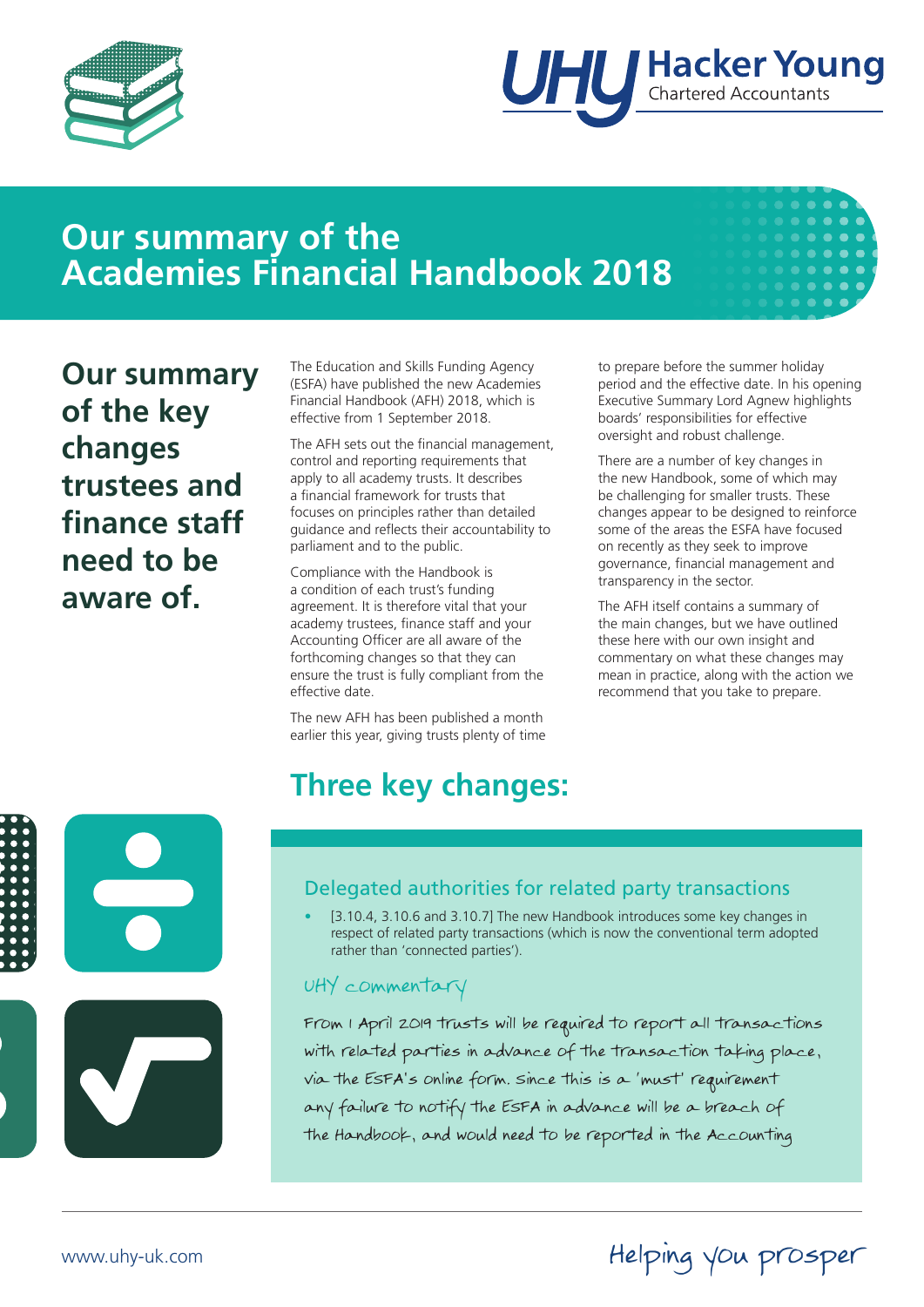From 1 April 2019 it is a 'must' requirement for trusts to report all transactions with related parties in advance of the transaction taking place, via the ESFA's online form. Any failure to notify the ESFA in advance will be a breach of the Handbook.



Officer's regularity and propriety statement in the annual financial statements. The Handbook does not distinguish between income and expenditure transactions here, and so the expectation is that the ESFA should be notified even before a related party makes a donation to the trust!

For higher value transactions above £20,000 it will be necessary to obtain approval from the ESFA in advance. The £20,000 threshold can be breached by an individual contract, or a number of contracts with the related party in the same financial year.

The only exemption in respect of notifying or obtaining approval from the ESFA are salaries and other payments made to an individual under a contract of employment through the trust's payroll.

These changes are, in our view, welcome, and should do a lot to stop some of the situations that have occurred, resulting in bad press for the sector. The great majority of trusts abide by the related party transaction rules, and many err on the side of caution and avoid transactions altogether. One can assume that some of the specific situations that have made headlines in the media in recent years, and which were blatant flouting of the rules, would not have been allowed to happen under these new rules. The repercussions will be serious for any trust and its trustees found to be not complying with the new rules.

Clause 3.10.20 of the new Handbook clarifies one specific case where trusts make contributions to its diocese for services it receives that only the diocese can provide. These will now be regarded as meeting the 'at cost' requirement.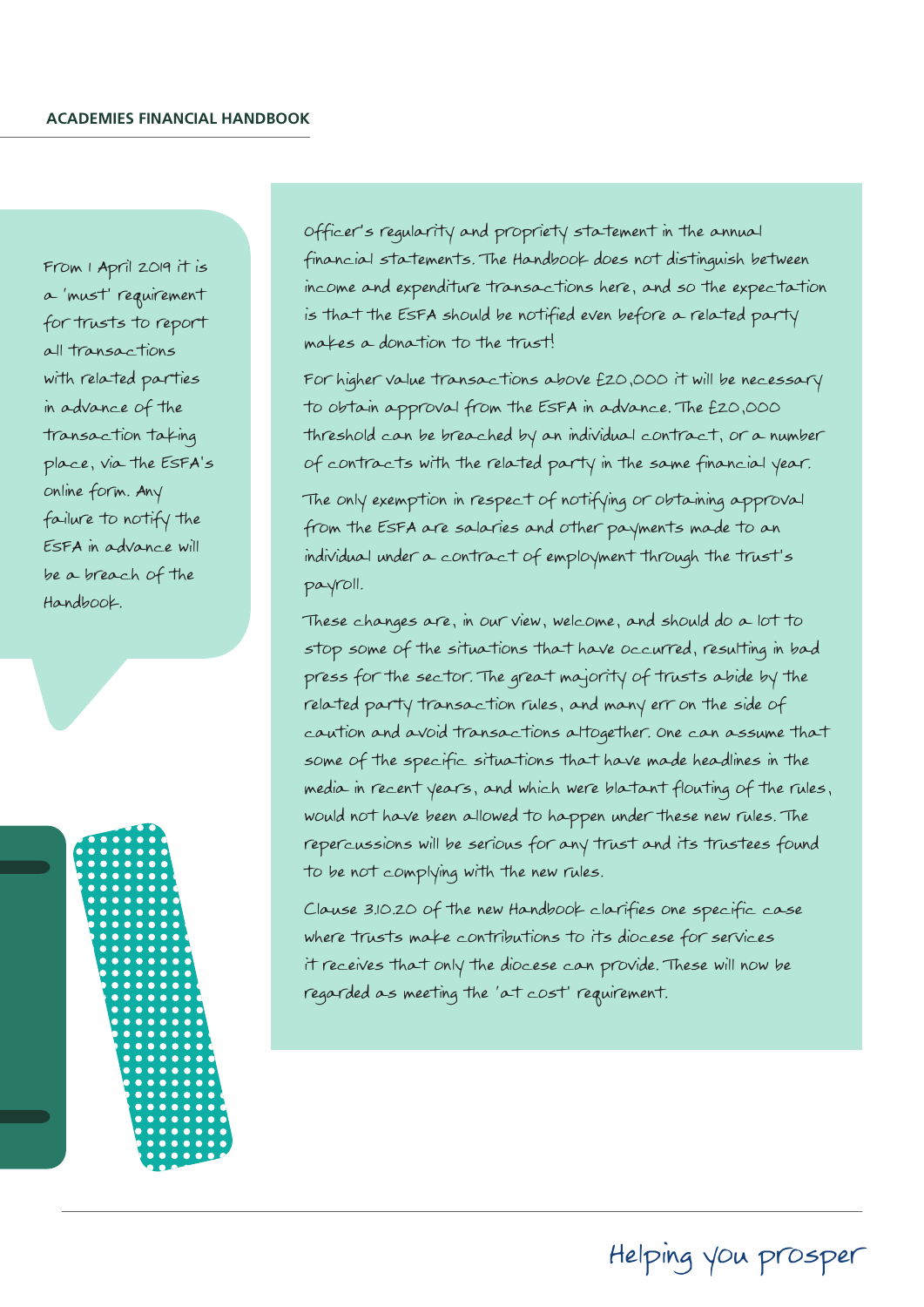The requirement to share the management accounts with other trustees at least six times a year suggests that the management accounts should be shared, at least half termly, with all trustees and not just the Finance Committee.



#### Management accounts

[2.3.3] The new Handbook introduces some specific detail and frequency in respect of the preparation of management information and how often this is shared with trustees.

#### UHY commentary

The rules were relaxed slightly in the 2015 Handbook in recognition of the difficulties some small trusts had preparing monthly management accounts. The relaxed rules then allowed a 'monthly budget monitoring report' rather than full accruals basis management accounts. Now, presumably in an attempt to bring an increased level of rigour to internal financial reporting in view of the pressure on budgets, the rules have been tightened back up. Now all trusts must:

- Prepare management accounts every month which set out financial performance (a Statement of Financial Activities (SoFA) or Income & Expenditure Account), position (a Balance Sheet), budget variance reports and cash flow forecasts.
- Share the management accounts with the Chair of Trustees every month irrespective of the size of the trust, and with the other trustees six times a year.
- select and use key financial performance indicators and measure performance against them regularly.

Monthly management accounts may be a challenge for some small trusts, particularly single primary academies.

The requirement to share the management accounts with other trustees at least six times a year suggests that the management accounts should be shared, at least half termly, with all trustees and not just the Finance Committee. Trusts may need to assess their approach to how they prepare financial information and report this internally to ensure they can deal with these new requirements from 1 September.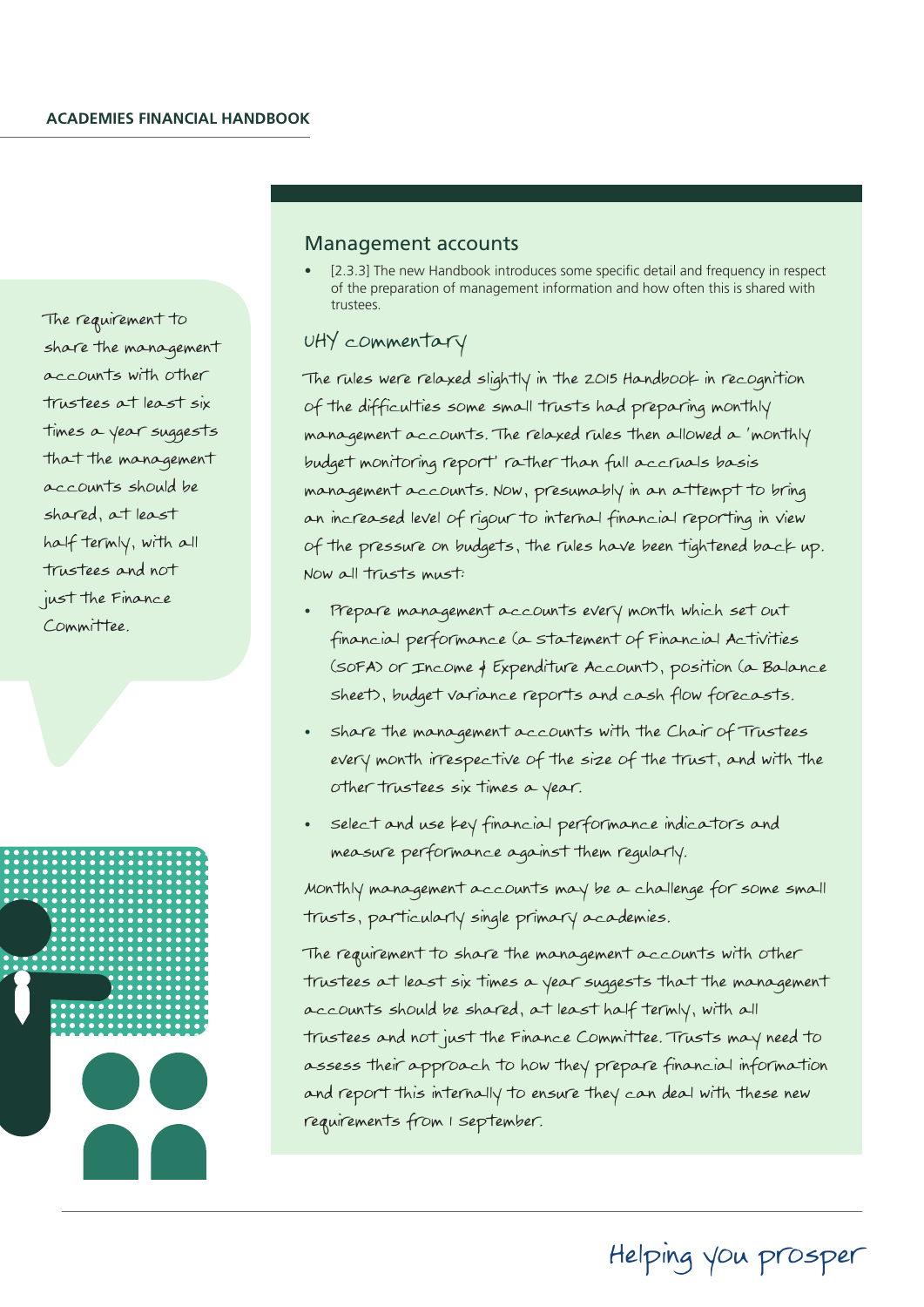We would recommend that you consider the number of Board meetings you hold very carefully because the ESFA are likely to look unfavourably on any trusts holding less than six meetings that find themselves in financial difficulty.

#### Frequency of full board meetings

The Handbook explains the reporting requirements if the board meets less than six times a year [2.1.2].

#### UHY commentary

Boards must meet at least three times per annum, but the new requirement to explain how the board maintains effective oversight if there are less than six meetings is a clear indication that the ESFA would expect, in most cases, for there to be a meeting every half term. Single academy trusts and very small MATs may find this is too often, but if they do not hold six full board meetings they will need to disclose in the governance statement within the annual accounts how the board maintained effective oversight with fewer meetings. We would recommend that you consider the number of meetings very carefully because the ESFA are likely to look unfavourably on any trusts holding less than six meetings that find themselves in financial difficulty.



### **Other changes:**

#### Roles and responsibilities

• Highlighting directions the Secretary of State may make in relation to members, trustees and other individuals [1.2.7 and 1.2.8].

#### UHY commentary

The new AFH merely clarifies the Secretary of State's powers, subject to the relevant provisions in the trust's funding agreement, to require a trust to remove a member or trustee. The Secretary of State can also prohibit individuals – for example someone subject to a caution or conviction – from becoming a member or trustee.

Helping you prosper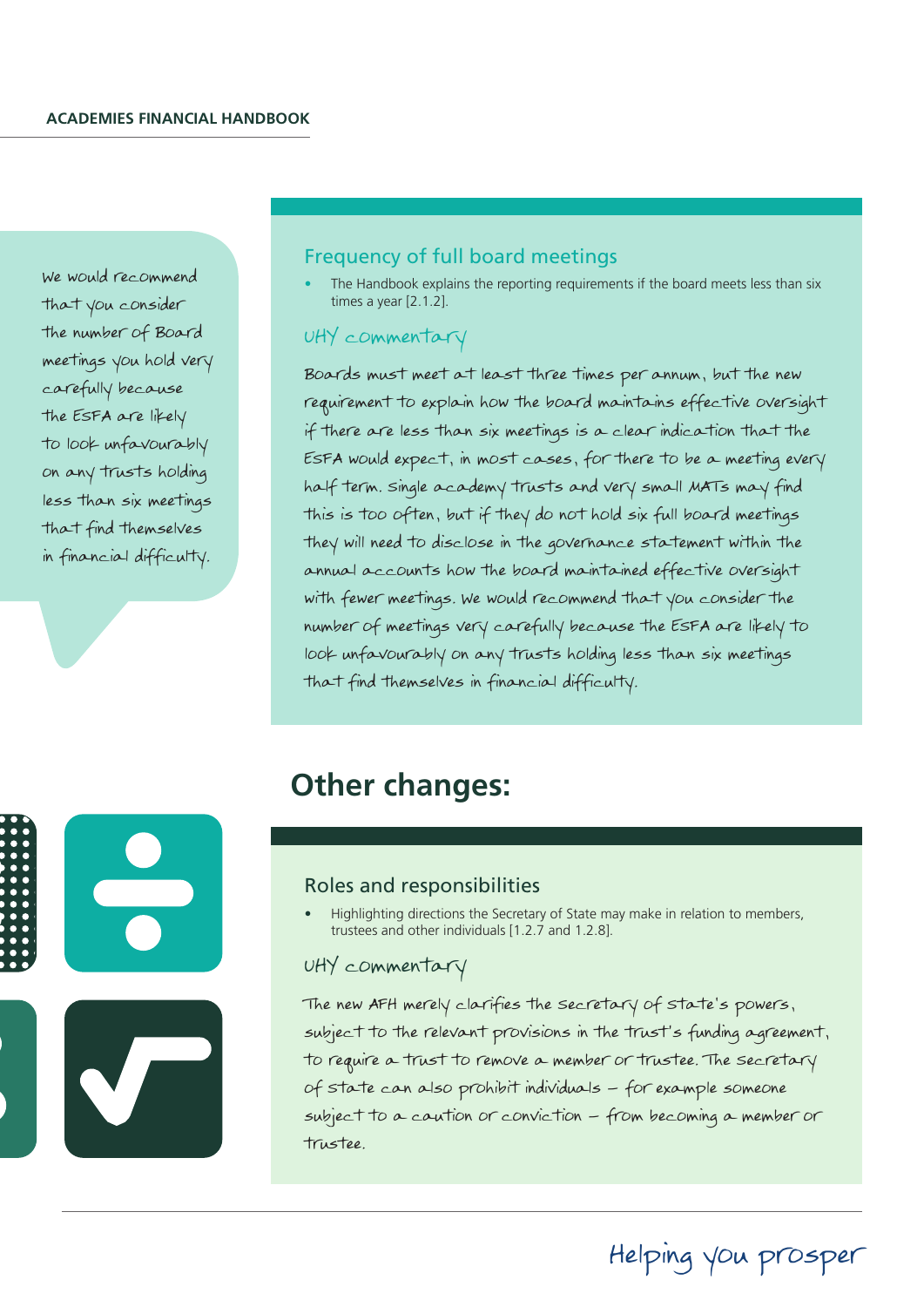Trustees and directors are one and the same; the former is a charity term and director is a term from company law. The ESFA have always preferred to use the term trustee since trusts are exempt charities.



Referring to the Charity Commission's role in addressing non-compliance [1.2.9].

#### UHY commentary

Whilst the ESFA act as the regulator for academy trusts it should be remembered that trusts are exempt charities and have to comply with general charity legislation. The Charity Commission do not directly govern exempt charities, but they do retain an interest, and the new AFH makes it clear that the ESFA may refer trusts to the Charity Commission where there is a concern. In reality this is unlikely to be something the ESFA do often.

- Referring to the Charity Commission's role in addressing non-compliance [1.2.9].
- Updating the description of the role of members to align with the Governance Handbook [1.4.1 to 1.4.5].

#### UHY commentary

Taking these two points together, the terms 'trustee' and 'member' often cause confusion in the academy sector, and also how these interact with 'director'. Trustees and directors are one and the same; the former is a charity term and director is a term from company law. The ESFA have always preferred to use the term trustee since trusts are exempt charities. The new AFH acknowledges that in some trusts, commonly where there are church academies, the term 'trustee' is also used for those on the board of the separate trust that often owns the land, and this can therefore cause confusion.

Members – akin to shareholders in a commercial company – are again defined in 1.4. The role of the member is explained clearly and that it should be an "eyes on hands off" approach. The AFH makes it clear that employees of the trust must not be members unless permitted by the articles, and that the current model articles do not allow this. The Department for Education's strong preference for there to be at least five members, more than the basic minimum of three, is also reiterated. The strong preference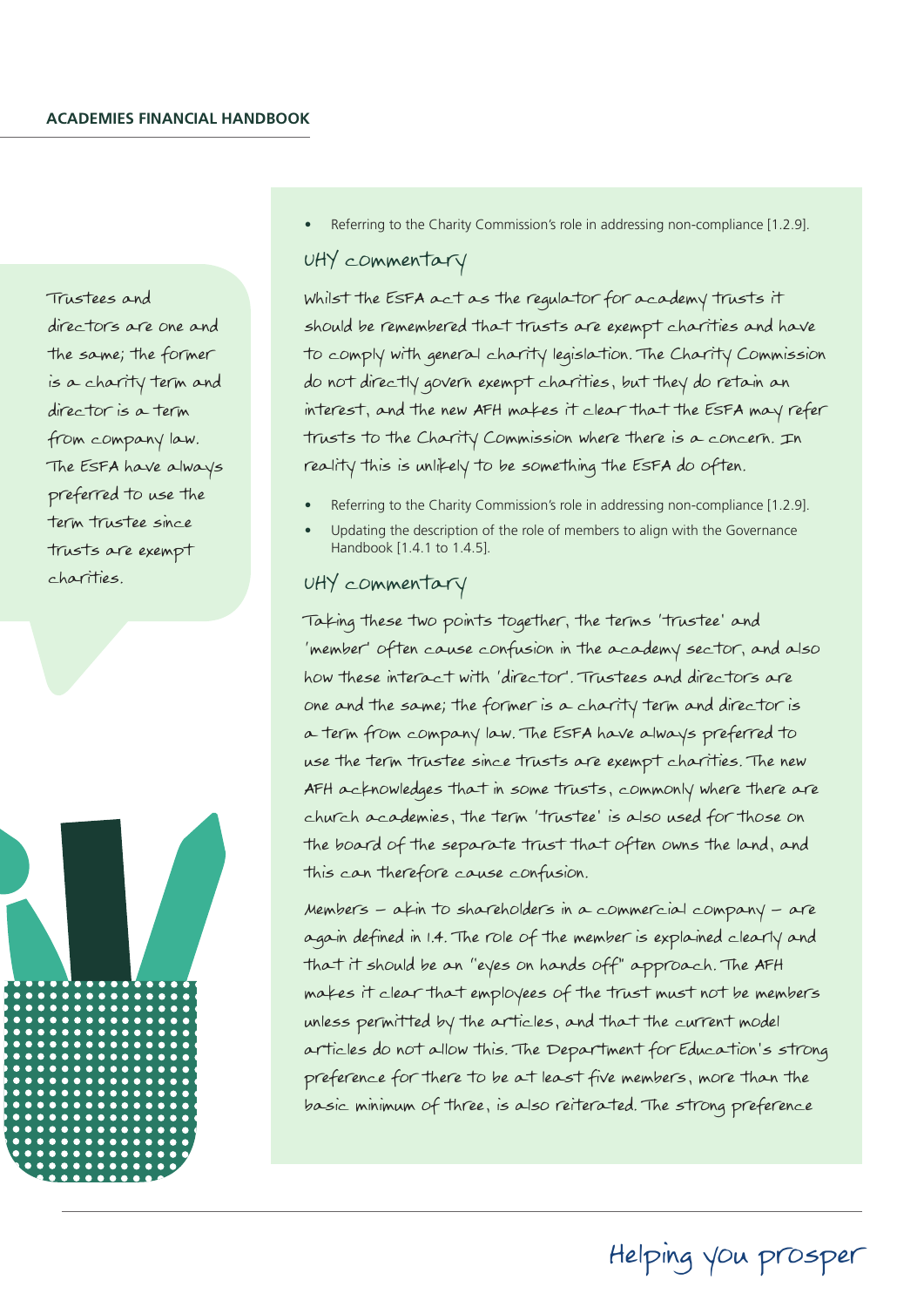Cash management must be "robust" and a stronger statement that the trust must avoid becoming overdrawn is included in the new Handbook.

for a majority of members to be independent from the board of trustees is also stated. This remains a difficult area for trusts since it is hard to attract trustees; it is arguably harder still to attract members who will have no tangible decision making power. As we have commented previously, in the general charity sector it is common for the members and trustees to be the same people.

Removing the term 'ex-officio' to avoid suggesting an academy trust's senior executive leader would automatically act as a trustee [1.5.1].

#### UHY commentary

Previous AFH's have used the term 'ex-officio' since for early academy trusts it was usual for the Accounting Officer ("AO") to be a trustee automatically by virtue of his or her role. Whilst it is probably still more common for the AO to be a trustee, the AFH now acknowledges that this only may be the case, giving trusts some flexibility here.



#### Financial and governance requirements

• Confirming that trusts must apply robust cash management [2.2.1, 2.3.3 and 2.3.5].

#### UHY commentary

Cash management speaks for itself and is not a new requirement. However the Handbook reiterates how this can be achieved through the use of a robust control framework and a strong, accurate budgeting process. Previously the Handbook said that the trust "should manage its cash position, avoid going overdrawn, and reconcile bank and control accounts regularly." Now cash management must be "robust" and a stronger statement that the trust must avoid becoming overdrawn is included.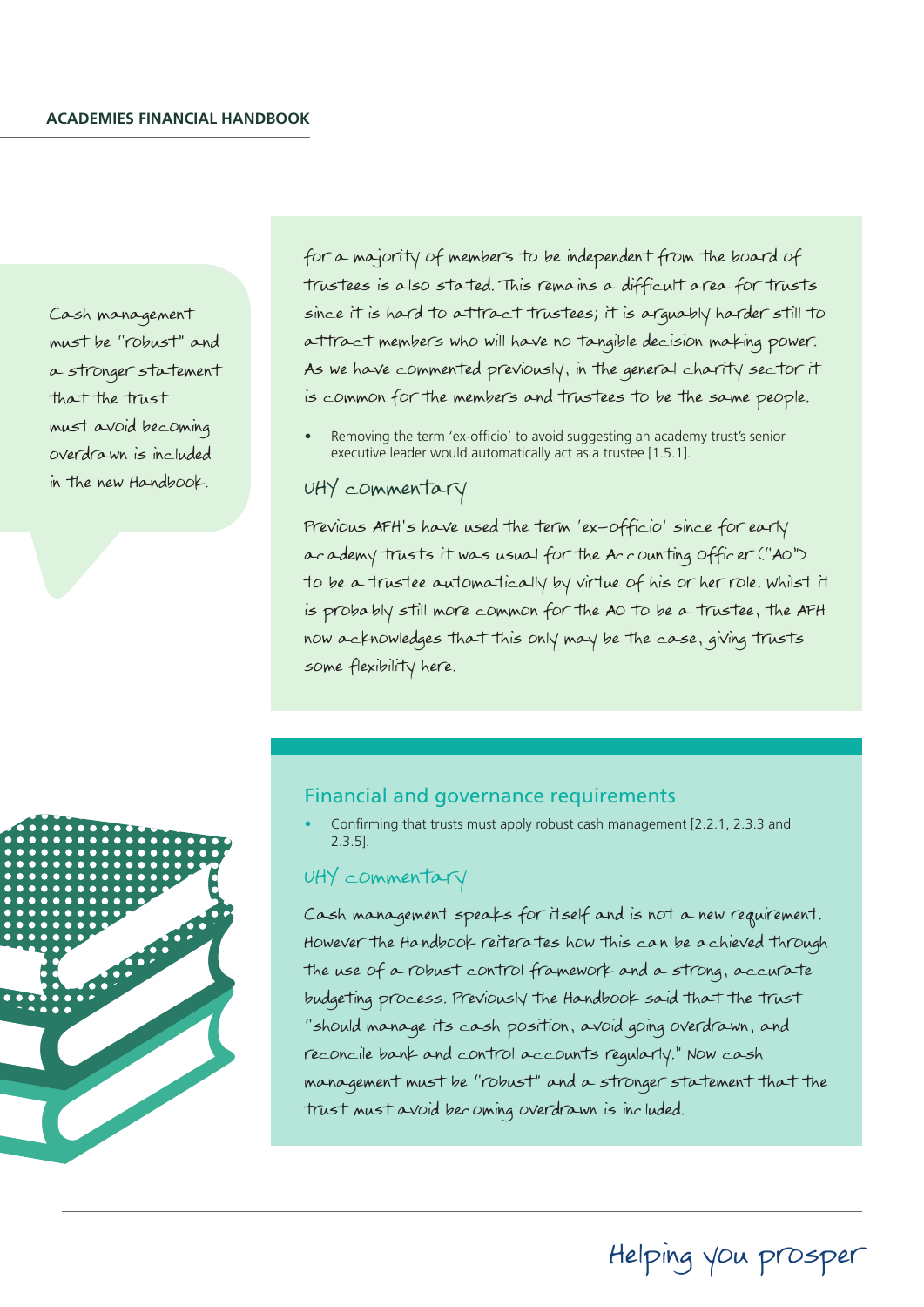Budgets need to be compiled accurately, using realistic assumptions, and reflect lessons learned from previous years. Pupil numbers, so important as they underpin the revenue forecasts, should be challenged.



Setting clearer requirements for budgeting [2.3.2 and 2.3.3].

#### UHY commentary

These sections make it clear how rigorous the budgeting processes should be. Both the Budget Forecast Return Outturn in May and the new 3-year Budget Forecast Return in July must be approved by trustees before submission. Budgets need to be compiled accurately, using realistic assumptions, and reflect lessons learned from previous years. Pupil numbers, so important as they underpin the revenue forecasts, should be challenged.

We are hearing a lot about Integrated Curriculum Financial Planning ("ICFP") at the moment, and boards are encouraged to consider this.

Recommending the national deals for schools [2.4.2].

#### UHY commentary

The DfE have introduced various procurement tools to help all schools achieve value for money. The Handbook contains links to their guidance explaining how to plan and run an efficient procurement process and the national deals available which can bring savings on energy and water, through interest free loans for energy saving schemes, printing and photocopying costs, Microsoft software licensing and ICT purchases. Most academies seem to be aware of these deals and the benefits they can bring, and with potential savings of, for example, 40% on photocopier and printer costs, it would be foolish not to look at them.

• Strengthening expectations about the process for setting executive pay and highlighting gender pay gap reporting [2.4.4 and 2.4.5].

#### UHY commentary

There has been a large focus on executive pay recently, and the ESFA have written to trusts paying over £150,000 to their CEO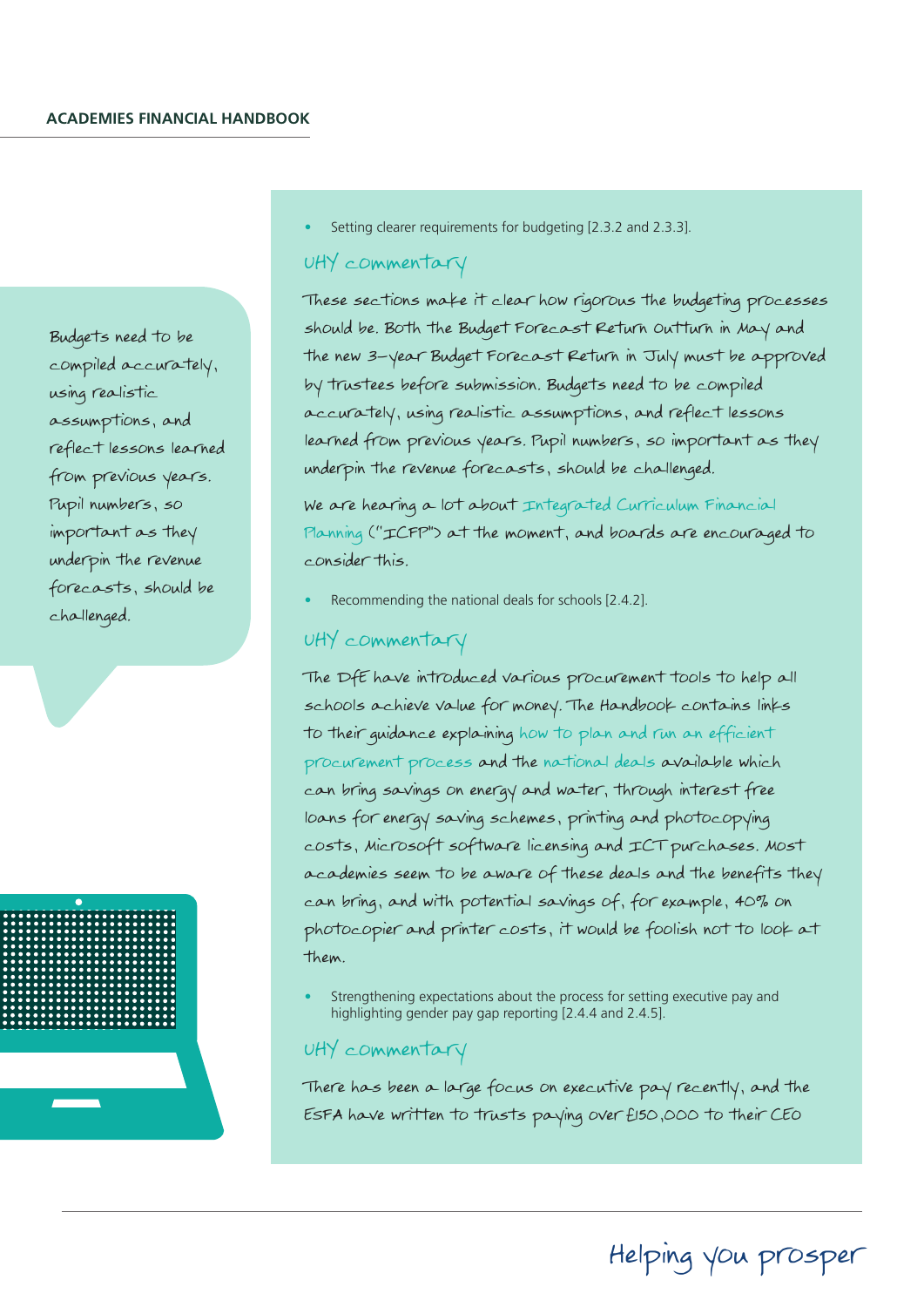It is clear that trusts need to be able to justify higher levels of remuneration, and boards should maintain strong written records that document how their decisions were reached. We recommend that boards benchmark their executive pay levels against other local trusts of a similar size.



and/or over £100,000 to two or more staff. It is clear that trusts need to be able to justify higher levels of remuneration, and boards should maintain strong written records that document their decisions and how these were reached. The media have picked up on some of the high levels of pay at some trusts, and in particular amounts paid to non-teaching staff. The Handbook comments that there should be a basic presumption that nonteaching pay should not increase at a faster rate than that of teachers. We recommend that boards benchmark their executive pay levels, particularly for the CEO/Accounting Officer, against other local trusts of a similar size.

• Clarifying the section on the risk protection arrangement ("RPA") [2.6.2 and 2.6.3].

#### UHY commentary

This section clarifies that the RPA does not cover all possible risks. Areas not covered by the RPA are not mentioned specifically, but include motor insurance and foreign travel.

• Emphasising the proper handling of whistleblowers [2.7.1].

#### UHY commentary

The previous Handbook only required trusts to maintain appropriate procedures for whistleblowing. The new edition comments that "the trust must ensure that all concerns raised with them by whistleblowers are responded to properly and fairly." It may be helpful to refer to ESFA's guidance on procedures for dealing with complaints.

• Confirming reporting requirements in relation to internal challenge (internal audit) [2.9.7 to 2.9.9].

#### UHY commentary

The requirement to manage risk by developing a programme of risk review and checking of controls remains. Trusts remain free to approach this in a way appropriate to their circumstances,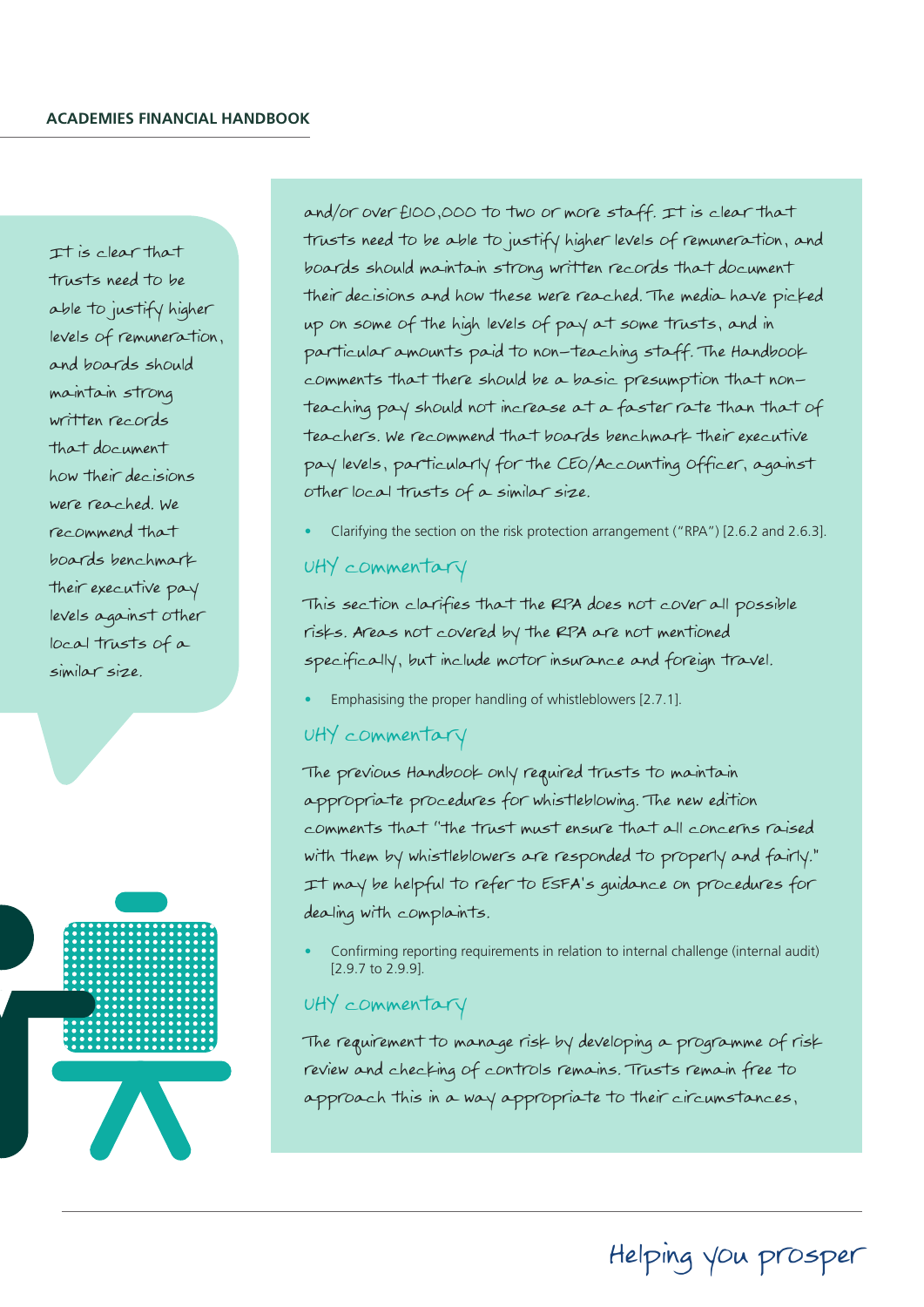Findings from internal audit and similar reports would normally be reported to the Audit or Finance Committee. The new Handbook suggests that the findings reports should be circulated to the full board even when a separate sub-committee has already reviewed them.



and it would be reasonable to expect sizeable MATs to have a detailed internal audit service. In our experience most trusts will buy this in from a firm of auditors; some will use their external auditors, others prefer to use a different firm. The use of a nonemployed trustee with appropriate skills, or a peer review from another trust, remain options but both of these are quite rare. Our approach to a full internal audit service can be tailored to a trust's individual requirements, but often follows a programme of themed visits, each focusing on specific areas of risk. The new Handbook makes it clear that the findings of the work, whichever form it takes, must be made available to all trustees promptly.

The word 'all' here is interesting. Findings from internal audit and similar reports would normally be reported to the Audit or Finance Committee. By introducing the word all, the Handbook suggests that the findings reports should be circulated to the full board even when a separate sub-committee has already reviewed them.

#### Audit requirements

Focussing on the importance of acting on audit advice [4.3.1].

#### UHY commentary

There must be an appropriate, reasonable and timely response to any findings by auditors. Year end management letters that have to be submitted to the ESFA with the financial statements require a management response, but it is easy for a comment to be added and then not actioned. It is important that any control issues and weaknesses identified are rectified soon after the audit since, by then, several months of the new financial year will have passed.

## Helping you prosper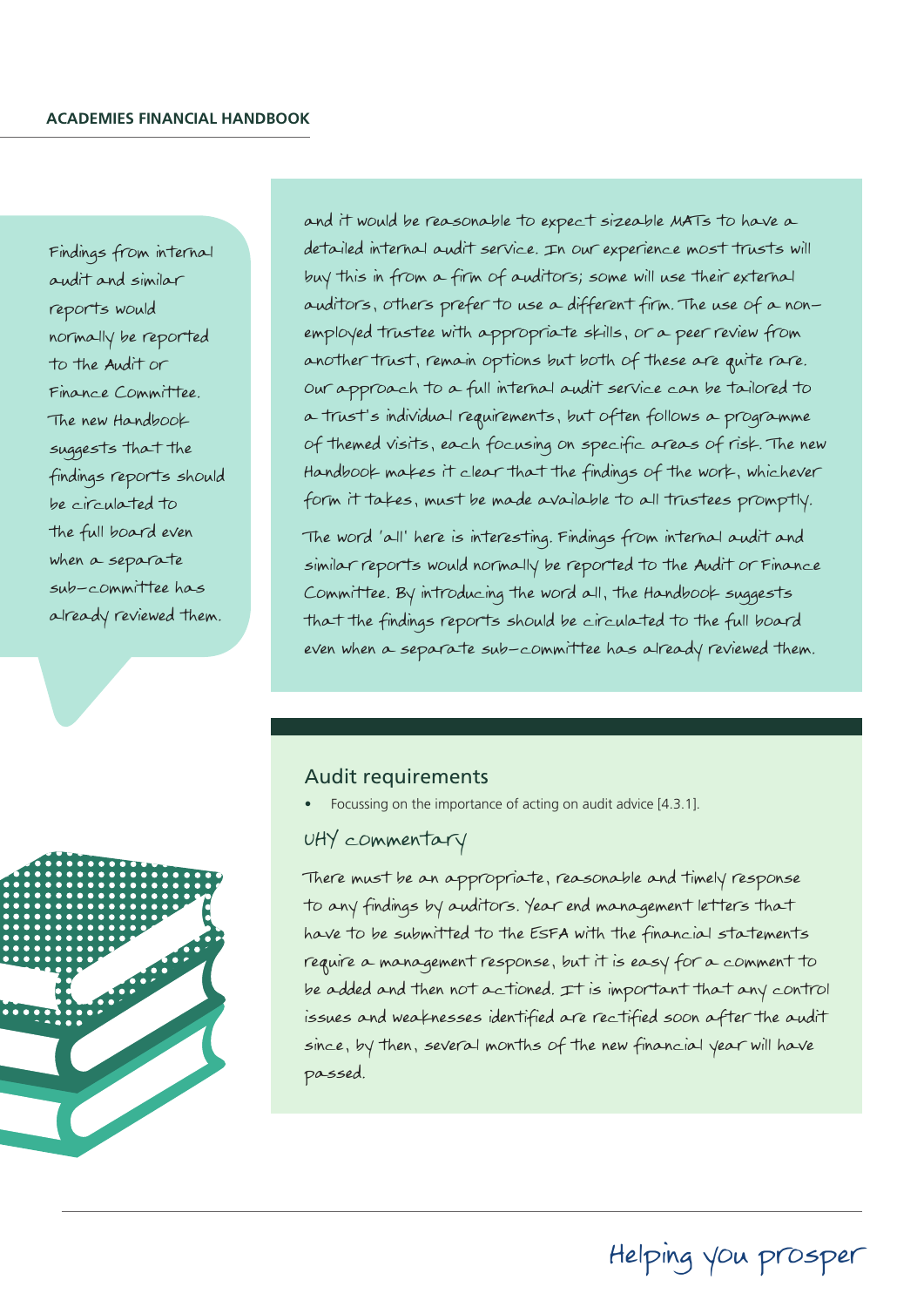It is important that any control issues and weaknesses identified are rectified soon after the audit since, by then, several months of the new financial year will have passed.

• Highlighting how the ESFA may take action where trusts do not comply with requirements for submitting financial information [4.8.4].

#### UHY commentary

Last year the ESFA announced that it would 'name and shame' any trusts that were late in submitting two or more required returns during the 2017-18 reporting year. Now the Handbook clarifies that the ESFA may conduct investigations if information is delivered late or is submitted but is not of acceptable quality. The Handbook moves on to say that the ESFA may deduct the cost of any resulting investigations from the trust's recurrent funding.

Annex C now identifies some 'musts' that are particularly relevant to boards.

#### UHY commentary

Annex C to the Handbook is a very useful list of all the 'must' requirements, and we recommend that this is circulated to all trustees and key finance staff as a reminder of the Handbook requirements.

The new edition introduced an opening section of "top 10 musts for chairs and other trustees" which are particularly pertinent.



### Helping you prosper